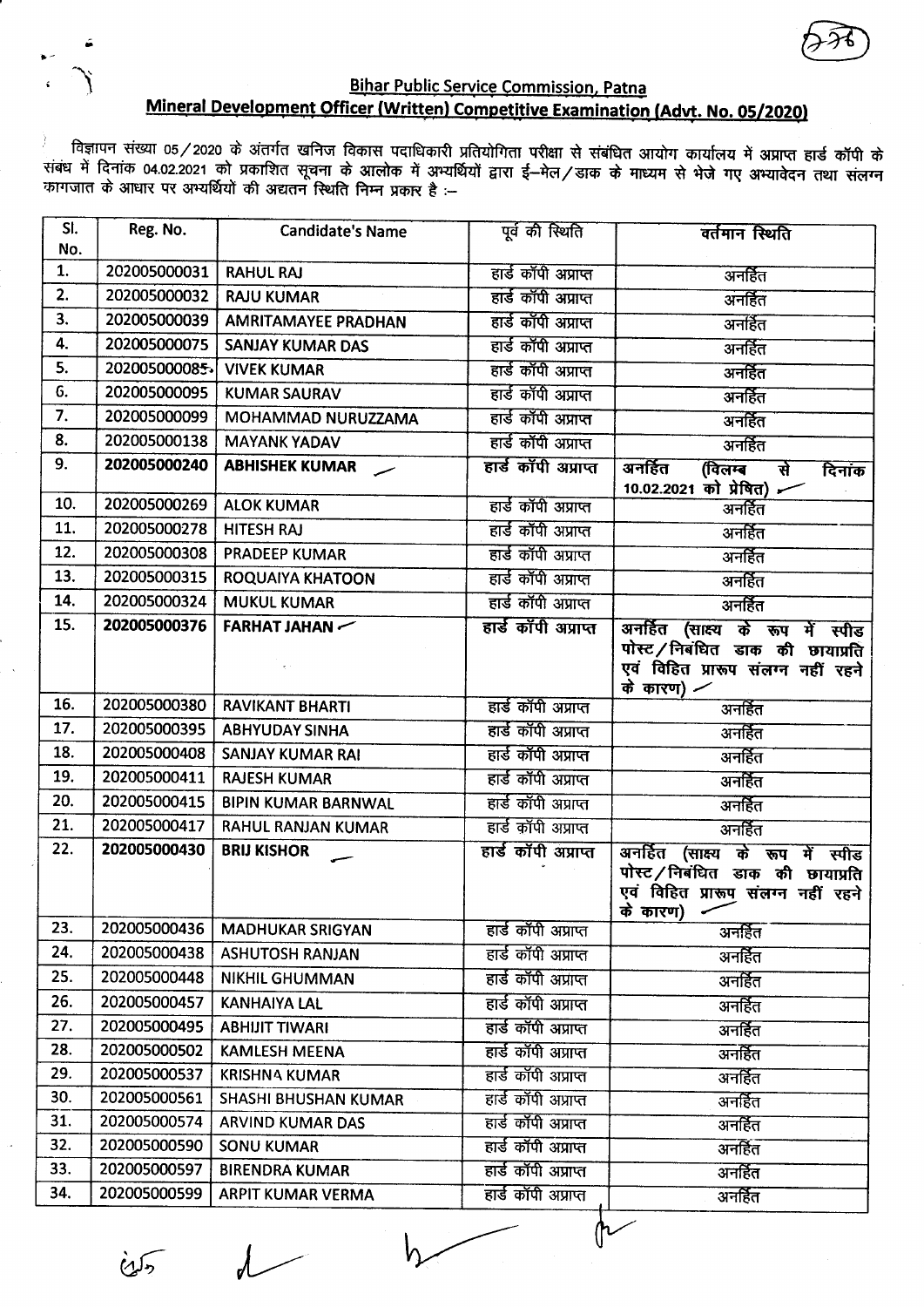| 35.        | 202005000605                 | <b>GULSHAN KUMAR</b>                       | हार्ड कॉपी अप्राप्त                        | अनर्हित                                                                                                                   |
|------------|------------------------------|--------------------------------------------|--------------------------------------------|---------------------------------------------------------------------------------------------------------------------------|
| 36.<br>37. | 202005000610                 | <b>RAVI KUMAR</b>                          | हार्ड कॉपी अप्राप्त                        | अनर्हित                                                                                                                   |
|            | 202005000621                 | <b>SANDEEP KUMAR</b><br><b>MADDHESHIYA</b> | हार्ड काँपी अप्राप्त                       | अनर्हित (साक्ष्य के रूप में स्पीड<br>पोस्ट/निबंधित डाक की छायाप्रति<br>एवं विहित प्रारूप संलग्न नहीं रहने<br>के कारण) $-$ |
| 38.        | 202005000631                 | <b>SUNIL KUMAR</b>                         | हार्ड कॉपी अप्राप्त                        | अनहित                                                                                                                     |
| 39.        | 202005000645                 | AKASH KUMAR GUPTA                          | हार्ड कॉपी अप्राप्त                        | अनर्हित (साक्ष्य के रूप में स्पीड<br>पोस्ट / निबंधित डाक की छायाप्रति<br>एवं विहित प्रारूप संलग्न नहीं रहने<br>के कारण) — |
| 40.        | 202005000657                 | <b>DHANJEE KUMAR CHAUDHARY</b>             | हार्ड कॉपी अप्राप्त                        | अनर्हित                                                                                                                   |
| 41.        | 202005000660                 | <b>OM PRAKASH RAJAK</b>                    | हार्ड कॉपी अप्राप्त                        | अनर्हित (साक्ष्य के रूप में स्पीड<br>पोस्ट/निबंधित डाक की छायाप्रति<br>एवं विहित प्रारूप संलग्न नहीं रहने<br>के कारण)     |
| 42.        | 202005000662                 | <b>JITENDRA YOSHI</b>                      | हार्ड कॉपी अप्राप्त                        | अनर्हित                                                                                                                   |
| 43.        | 202005000672                 | <b>KHUSHBU KUMARI</b>                      | हार्ड कॉपी अप्राप्त                        | अनर्हित                                                                                                                   |
| 44.        | 202005000680                 | <b>ANNAPURNA VERMA</b>                     | हार्ड कॉपी अप्राप्त                        | अनर्हित (साक्ष्य के रूप में स्पीड<br>पोस्ट/निबंधित डाक की छायाप्रति<br>एवं विहित प्रारूप संलग्न नहीं रहने<br>के कारण) $-$ |
| 45.        | 202005000699                 | <b>CHANDAN KUMAR SINGH</b>                 | हार्ड कॉपी अप्राप्त                        | अनर्हित                                                                                                                   |
| 46.        | 202005000700                 | <b>NEERAJ SHARMA</b>                       | हार्ड कॉपी अप्राप्त                        | अनर्हित                                                                                                                   |
| 47.        | 202005000717                 | <b>KUMAR AKASH</b>                         | हार्ड काँपी अप्राप्त                       | अनहित                                                                                                                     |
| 48.        | 202005000725                 | <b>ROHIT ANAND</b>                         | हार्ड कॉपी अप्राप्त                        | अनर्हित                                                                                                                   |
| 49.        | 202005000738                 | <b>SUNNY KUMAR</b>                         | हार्ड कॉपी अप्राप्त                        | अनर्हित                                                                                                                   |
| 50.        | 202005000741                 | <b>VASUDEV GUPTA</b>                       | हार्ड कॉपी अप्राप्त                        | अनर्हित                                                                                                                   |
| 81.<br>52. | 202005000749<br>202005000777 | <b>SUDHANSHU SHEKHAR</b>                   | हार्ड कॉपी अप्राप्त                        | औपबंधिक रूप अर्हित (सांस्य संलग्न)                                                                                        |
| 53.        | 202005000808                 | PANKAJ KUMAR JAISWAL                       | हार्ड कॉपी अप्राप्त                        | अनर्हित                                                                                                                   |
| 54.        | 202005000809                 | <b>AMIT KUMAR</b><br><b>SANOJ KUMAR</b>    | हार्ड काँपी अप्राप्त                       | अनर्हित                                                                                                                   |
| 55.        | 202005000843                 | ANAND KUMAR MANDAL                         | हार्ड कॉपी अप्राप्त                        | अनर्हित                                                                                                                   |
| 56.        | 202005000852                 | <b>MOFID ALI</b>                           | हार्ड कॉपी अप्राप्त<br>हार्ड कॉपी अप्राप्त | अनर्हित                                                                                                                   |
| 57.        | 202005000856                 | <b>AVINASH KUMAR SINGH</b>                 |                                            | अनर्हित                                                                                                                   |
|            |                              |                                            | हार्ड कॉपी अप्राप्त                        | अनर्हित<br>(साक्ष्य के रूप में स्पीड<br>पोस्ट/निबंधित डाक की छायाप्रति<br>एवं विहित प्रारूप संलग्न नहीं रहने<br>के कारण)  |
| 58.        | 202005000877                 | <b>ALOK MALL</b>                           | हार्ड कॉपी अप्राप्त                        | अनर्हित                                                                                                                   |
| 59.        | 202005000902                 | <b>PUJA KISHOR</b>                         | हार्ड कॉपी अप्राप्त                        | अनर्हित                                                                                                                   |
| 60.        | 202005000939                 | <b>SABA KHAN</b>                           | हार्ड कॉपी अप्राप्त                        | अनर्हित                                                                                                                   |
| 61.        | 202005000943                 | ADITYA KUMAR VERMA                         | हार्ड कॉपी अप्राप्त                        | अनर्हित                                                                                                                   |
| 62.        | 202005000982                 | PANKAJ KUMAR MISHRA                        | हार्ड कॉपी अप्राप्त                        | अनर्हित                                                                                                                   |
| 63.<br>64. | 202005000985                 | <b>RAJAN SHUKLA</b>                        | हार्ड कॉपी अप्राप्त                        | अनर्हित                                                                                                                   |
| 65.        | 202005000997                 | <b>SONI SHARMA</b>                         | हार्ड कॉपी अप्राप्त                        | अनर्हित                                                                                                                   |
| 66.        | 202005001004<br>202005001012 | SHUBHAM BANDU BELEKAR                      | हार्ड कॉपी अप्राप्त                        | अनर्हित                                                                                                                   |
| 67.        | 202005001019                 | SINGH VINEET ARVIND                        | हार्ड कॉपी अप्राप्त                        | अनर्हित                                                                                                                   |
| 68.        | 202005001029                 | <b>KISHAN KUMAR</b><br>SOMNATH CHAKRABORTY | हार्ड कॉपी अप्राप्त                        | अनर्हित                                                                                                                   |
| 69.        | 202005001089                 | <b>KHUSHWANT RAO</b>                       | हार्ड कॉपी अप्राप्त                        | अनर्हित                                                                                                                   |
| 70.        | 202005001092                 | TANYA SRIVASTAVA                           | हार्ड काँपी अप्राप्त                       | अनर्हित                                                                                                                   |
| 71.        | 202005001097                 | <b>SANGEETA KUMARI</b>                     | हार्ड कॉपी अप्राप्त<br>हार्ड कॉपी अप्राप्त | अनर्हित                                                                                                                   |
|            |                              |                                            |                                            | अनर्हित                                                                                                                   |

 $25.4$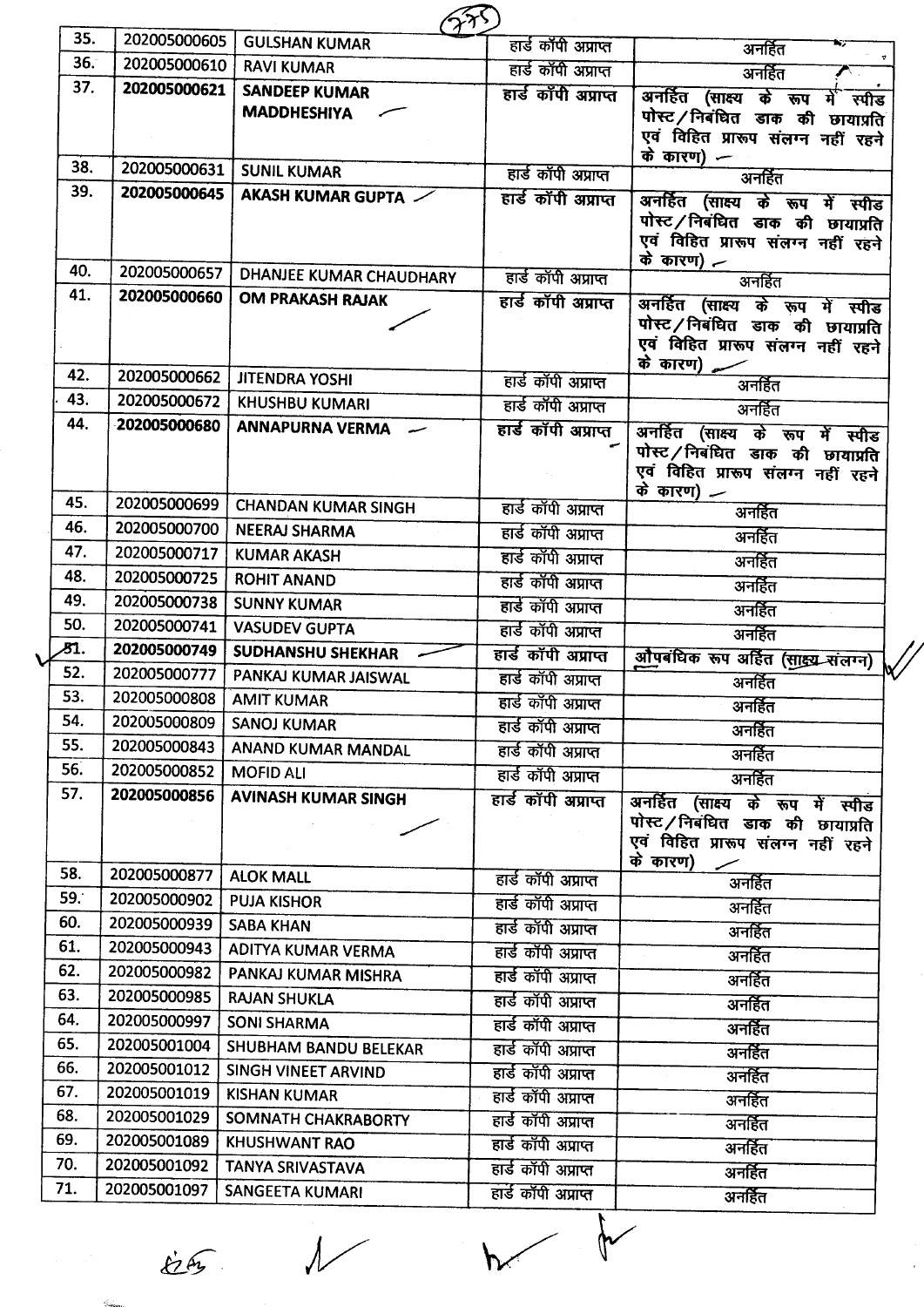| 72.  | 202005001105 | <b>ASHUTOSH CHOUDHARY</b>                   | हार्ड काँपी अप्राप्त | अनर्हित                                                                          |
|------|--------------|---------------------------------------------|----------------------|----------------------------------------------------------------------------------|
| 73.  | 202005001134 | <b>HIMANSHU BHARDWAJ</b>                    | हार्ड कॉपी अप्राप्त  | अनर्हित                                                                          |
| 74.  | 202005001139 | <b>RAHUL SINGH</b>                          | हार्ड काॅपी अप्राप्त | अनर्हित                                                                          |
| 75.  | 202005001172 | <b>ALI MURTOJA SHAIKH</b>                   | हार्ड कॉपी अप्राप्त  | अनहित                                                                            |
| 76.  | 202005001200 | <b>PUJA PRITI</b>                           | हार्ड कॉपी अप्राप्त  | अनर्हित                                                                          |
| 77.  | 202005001218 | <b>NIKHIL PREM</b>                          | हार्ड कॉपी अप्राप्त  | अनर्हित                                                                          |
| 78.  | 202005001307 | <b>PINKY KUMARI</b>                         | हार्ड कॉपी अप्राप्त  | अनर्हित                                                                          |
| 79.  | 202005001321 | <b>AMIT SHUKLA</b>                          | हार्ड कॉपी अप्राप्त  | अनर्हित                                                                          |
| 80.  | 202005001373 | <b>SAURABH KUMAR</b>                        | हार्ड कॉपी अप्राप्त  | अनर्हित                                                                          |
| 81.  | 202005001382 | <b>ANKIT KUMAR</b>                          | हार्ड कॉपी अप्राप्त  | अनर्हित                                                                          |
| 82.  | 202005001411 | <b>DHIRENDRA KUMAR RAJAK</b>                | हार्ड कॉपी अप्राप्त  | अनर्हित                                                                          |
| 83.  | 202005001427 | <b>PRACHI SINHA</b>                         | हार्ड कॉपी अप्राप्त  | अनर्हित                                                                          |
| 84.  | 202005001435 | PRAKASH CHANDRA<br>$\overline{\phantom{a}}$ | हार्ड कॉपी अप्राप्त  | औपबंधिक रूप अर्हित (साक्ष्य संलग्न) र                                            |
| 85.  | 202005001448 | <b>RAVI SHANKAR AZAD</b>                    | हार्ड कॉपी अप्राप्त  | अनहित                                                                            |
| 86.  | 202005001483 | <b>GOPAL JEE PATEL</b>                      | हार्ड कॉपी अप्राप्त  | अनर्हित (साक्ष्य के रूप में स्पीड                                                |
|      |              |                                             |                      | पोस्ट/निबंधित डाक की छायाप्रति                                                   |
|      |              |                                             |                      | एवं विहित प्रारूप संलग्न नहीं रहने                                               |
| 87.  | 202005001509 | <b>SINTU KUMAR</b>                          | हार्ड कॉपी अप्राप्त  | के कारण)                                                                         |
| 88.  | 202005001515 |                                             |                      | अनर्हित                                                                          |
| 89.  |              | <b>RAKHI KUMARI</b>                         | हार्ड कॉपी अप्राप्त  | अनहित                                                                            |
|      | 202005001528 | <b>UDAY PRATAP CHAUDHARY</b>                | हार्ड कॉपी अप्राप्त  | अनहित                                                                            |
| 90.  | 202005001534 | <b>SHADAB AALAM SIDDIQUI</b>                | हार्ड कॉपी अप्राप्त  | अनहित                                                                            |
| 91.  | 202005001535 | <b>JASMINE GAUTAM</b>                       | हार्ड कॉपी अप्राप्त  | अनर्हित                                                                          |
| 92.  | 202005001562 | PREETI KUMARI                               | हार्ड कॉपी अप्राप्त  | अनर्हित                                                                          |
| 93.  | 202005001565 | <b>UTKARSH</b>                              | हार्ड कॉपी अप्राप्त  | अनर्हित                                                                          |
| 94.  | 202005001580 | <b>SUMIT SINGH</b>                          | हार्ड कॉपी अप्राप्त  | अनर्हित                                                                          |
| 95.  | 202005001591 | SHEKHAR SHARAN GOYAL                        | हार्ड कॉपी अप्राप्त  | अनर्हित                                                                          |
| 96.  | 202005001611 | <b>MANOJ KUMAR PATEL</b>                    | हार्ड कॉपी अप्राप्त  | अनर्हित                                                                          |
| 97.  | 202005001615 | <b>SHREYA SAURABH</b>                       | हार्ड कॉपी अप्राप्त  | अनर्हित                                                                          |
| 98.  | 202005001625 | <b>VIPIN KUMAR</b>                          | हार्ड कॉपी अप्राप्त  | अनर्हित                                                                          |
| 99.  | 202005001658 | <b>GAURAV KUMAR JHA</b>                     | हार्ड कॉपी अप्राप्त  | अनर्हित                                                                          |
| 100. | 202005001662 | <b>SUDHEER KUMAR SAHANI</b>                 | हार्ड कॉपी अप्राप्त  | अनर्हित                                                                          |
| 101. | 202005001674 | <b>MANSHI PANDEY</b>                        | हार्ड कॉपी अप्राप्त  | अनर्हित                                                                          |
| 102. | 202005001687 | <b>ROOPAK SINHA</b>                         | हार्ड कॉपी अप्राप्त  | अनर्हित                                                                          |
| 103. | 202005001735 | <b>SYED MOHAMMAD SHOAIB</b>                 | हार्ड काँपी अप्राप्त | अनर्हित                                                                          |
| 104. | 202005001757 | SNEHA SINHA                                 | हार्ड कॉपी अप्राप्त  | अनर्हित (साक्ष्य के रूप में स्पीड                                                |
|      |              |                                             |                      | पोस्ट/निबंधित डाक की छायाप्रति                                                   |
|      |              |                                             |                      | एवं विहित प्रारूप संलग्न नहीं रहने                                               |
| 405. | 202005001778 | NEELAM VERMA -                              | हार्ड कॉपी अप्राप्त  | के कारण)                                                                         |
| 106. | 202005001781 | <b>INDRANIL SARKAR</b>                      | हार्ड कॉपी अप्राप्त  | औपबंधिक रूप अर्हित (साक्ष्य संलग्न)<br>अनर्हित                                   |
| 107. | 202005001788 | <b>MONIKA SINGH</b>                         | हार्ड कॉपी अप्राप्त  | अनर्हित                                                                          |
| 108. | 202005001799 | SHARADINDU LAYEK                            | हार्ड कॉपी अप्राप्त  | अनर्हित                                                                          |
| 109. | 202005001808 | PRIYAM DHAR DWIVEDI                         | हार्ड कॉपी अप्राप्त  | अनर्हित (साक्ष्य के रूप में स्पीड                                                |
|      |              |                                             |                      | पोस्ट/निबंधित डाक की छायाप्रति<br>एवं विहित प्रारूप संलग्न नहीं रहने<br>के कारण) |
| 110. | 202005001823 | SANTHOSHKUMAR ARUMUGAM                      | हार्ड कॉपी अप्राप्त  | अनर्हित                                                                          |
| 111. | 202005001833 | <b>JYOTI KUMARI</b>                         | हार्ड कॉपी अप्राप्त  | अनर्हित                                                                          |
| 112. | 202005001849 | <b>AMIT KUMAR</b>                           | हार्ड कॉपी अप्राप्त  | अनर्हित                                                                          |
| 113. | 202005001852 | DEEPANKAR GAURAV                            | हार्ड कॉपी अप्राप्त  | अनर्हित                                                                          |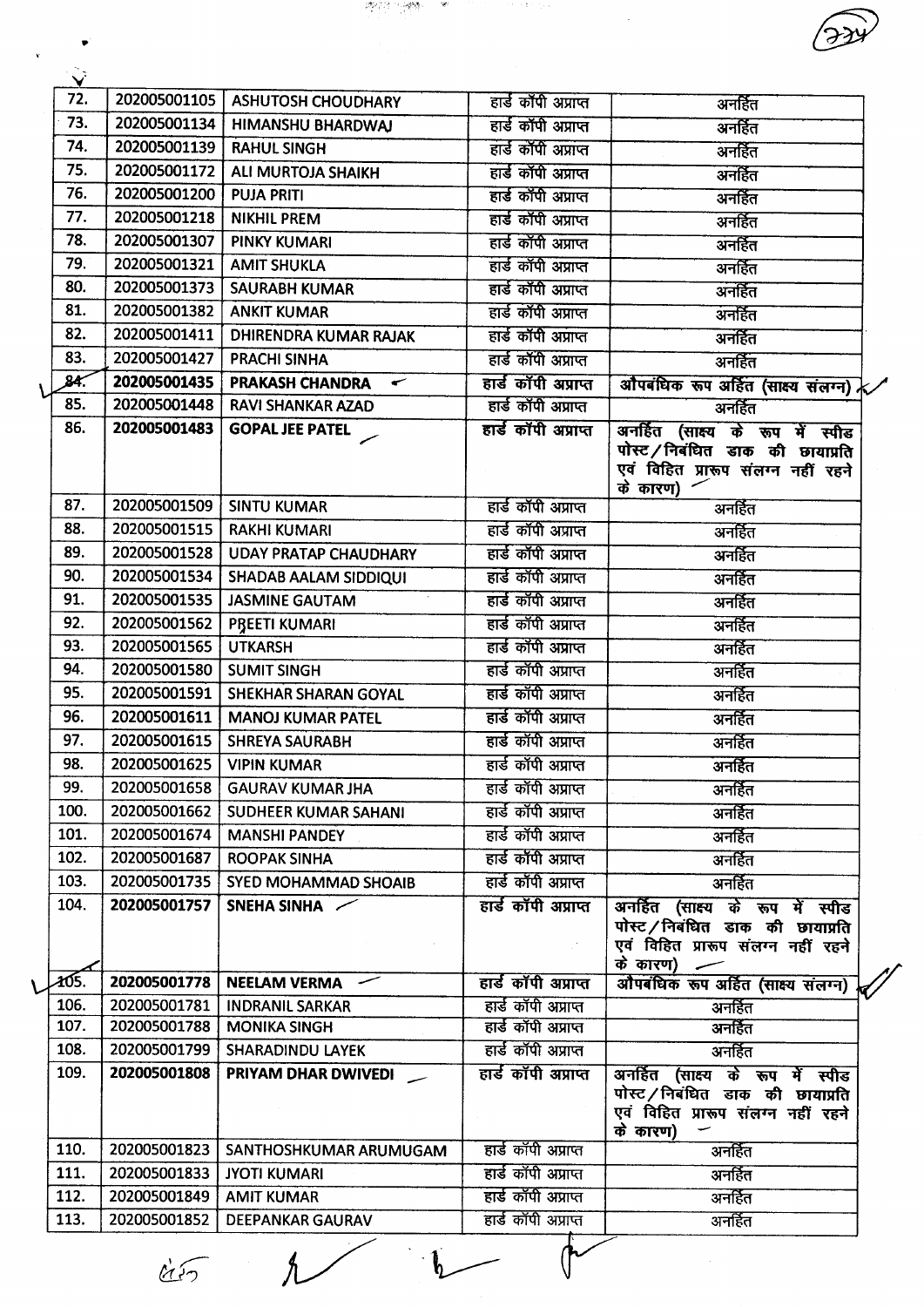

| 114. | 202005001872                 | <b>AYAN SASMAL</b>                         | हार्ड कॉपी अप्राप्त  |         |
|------|------------------------------|--------------------------------------------|----------------------|---------|
| 115. | 202005001873                 | <b>SWAGATA MAITY</b>                       | हार्ड कॉपी अप्राप्त  | अनर्हित |
| 116. | 202005001882                 | <b>RANJEET KUMAR</b>                       | हार्ड कॉपी अप्राप्त  | अनर्हित |
| 117. | 202005001895                 | <b>ANAMIKA KUMARI</b>                      | हार्ड कॉपी अप्राप्त  | अनर्हित |
| 118. | 202005001914                 | <b>DHANIK DAS</b>                          | हार्ड कॉपी अप्राप्त  | अनर्हित |
| 119. | 202005001934                 | RAVI SHANKAR VIJAY PRAJAPATI               | हार्ड कॉपी अप्राप्त  | अनर्हित |
| 120. | 202005001942                 | <b>DEVASHIS</b>                            | हार्ड कॉपी अप्राप्त  | अनहित   |
| 121. | 202005001945                 | PRAVEEN KUMAR KUMAR                        | हार्ड कॉपी अप्राप्त  | अनर्हित |
| 122. | 202005001955                 | <b>CHANDAN DAS</b>                         | हार्ड कॉपी अप्राप्त  | अनर्हित |
| 123. | 202005001956                 | AJAI KUMAR MAURY                           |                      | अनर्हित |
| 124. | 202005002038                 | LAKAVATH PAVAN KALYAN                      | हार्ड कॉपी अप्राप्त  | अनर्हित |
| 125. | 202005002044                 | AMIT KUMAR GOUTAM                          | हार्ड कॉपी अप्राप्त  | अनर्हित |
| 126. | 202005002045                 | AMOL DALCHAND NIMJE                        | हार्ड कॉपी अप्राप्त  | अनर्हित |
| 127. | 202005002047                 | <b>GANESH KEWAT</b>                        | हार्ड कॉपी अप्राप्त  | अनर्हित |
| 128. | 202005002086                 | RAJ VARDHAN LAL                            | हार्ड कॉपी अप्राप्त  | अनहित   |
| 129. | 202005002088                 | <b>SHASHI SHEKHAR</b>                      | हार्ड कॉपी अप्राप्त  | अनर्हित |
| 130. | 202005002091                 | ATUL SHANKAR SINHA                         | हार्ड कॉपी अप्राप्त  | अनर्हित |
| 131. | 202005002095                 | AKHILESH KUMAR CHOUDHARY                   | हार्ड कॉपी अप्राप्त  | अनर्हित |
| 132. | 202005002101                 | <b>GYANANDINI SAMANT</b>                   | हार्ड कॉपी अप्राप्त  | अनर्हित |
| 133. | 202005002109                 | <b>MD SHAHID ANWAR</b>                     | हार्ड कॉपी अप्राप्त  | अनर्हित |
| 134. | 202005002112                 |                                            | हार्ड कॉपी अप्राप्त  | अनहित   |
| 135. | 202005002115                 | RAHUL KUMAR PANDAY<br><b>BHUSHAN KUMAR</b> | हार्ड कॉपी अप्राप्त  | अनर्हित |
| 136. | 202005002122                 | <b>MUKESH KUMAR</b>                        | हार्ड कॉपी अप्राप्त  | अनर्हित |
| 137. | 202005002123                 | <b>DEEPAK KUMAR</b>                        | हार्ड काँपी अप्राप्त | अनर्हित |
| 138. | 202005002124                 | PRATEEK SHARMA                             | हार्ड कॉपी अप्राप्त  | अनर्हित |
| 139. | 202005002153                 | <b>ANEES LAKRA</b>                         | हार्ड कॉपी अप्राप्त  | अनर्हित |
| 140. | 202005002159                 |                                            | हार्ड कॉपी अप्राप्त  | अनर्हित |
| 141. | 202005002163                 | PIR MOHAMMAD                               | हार्ड कॉपी अप्राप्त  | अनर्हित |
| 142. | 202005002167                 | <b>VIKASH KUMAR GUPTA</b>                  | हार्ड कॉपी अप्राप्त  | अनर्हित |
| 143. | 202005002180                 | <b>AARNAV KUMAR</b>                        | हार्ड कॉपी अप्राप्त  | अनर्हित |
| 144. | 202005002184                 | <b>SEEMA SINGH</b>                         | हार्ड कॉपी अप्राप्त  | अनर्हित |
| 145. | 202005002186                 | SHIVANSHU KUMAR KASYAP                     | हार्ड कॉपी अप्राप्त  | अनर्हित |
| 146. | 202005002203                 | <b>SURAJ PRAKASH</b>                       | हार्ड कॉपी अप्राप्त  | अनहित   |
| 147. | 202005002204                 | SANJAY KUMARSINGH GAHLAUD                  | हार्ड कॉपी अप्राप्त  | अनर्हित |
| 148. | 202005002218                 | <b>SAGAR PATEL</b>                         | हार्ड काँपी अप्राप्त | अनर्हित |
| 149. | 202005002219                 | <b>APOORVA CHORDIYA</b>                    | हार्ड कॉपी अप्राप्त  | अनर्हित |
| 150. | 202005002274                 | <b>SHASHIKANT SINGH</b>                    | हार्ड कॉपी अप्राप्त  | अनर्हित |
| 151. | 202005002280                 | <b>SITA KUMARI</b>                         | हार्ड कॉपी अप्राप्त  | अनहित   |
| 152. | 202005002329                 | <b>BISWARUP DUTTA</b>                      | हार्ड कॉपी अप्राप्त  | अनर्हित |
| 153. | 202005002372                 | <b>NIRMAL KUMAR</b>                        | हार्ड कॉपी अप्राप्त  | अनहित   |
| 154. | 202005002386                 | <b>AMBIKA POTHAL</b>                       | हार्ड कॉपी अप्राप्त  | अनर्हित |
| 155. | 202005002402                 | <b>JYOTI PRAKASH</b>                       | हार्ड कॉपी अप्राप्त  | अनहित   |
| 156. | 202005002403                 | SAURAV CHAND                               | हार्ड कॉपी अप्राप्त  | अनर्हित |
| 157. |                              | PIYUSH CHANDRA                             | हार्ड कॉपी अप्राप्त  | अनहित   |
| 158. | 202005002410<br>202005002423 | SHYAMAL SHASHWAT                           | हार्ड कॉपी अप्राप्त  | अनहित   |
| 159. |                              | MUKESH RAMESHWAR YADAV                     | हार्ड कॉपी अप्राप्त  | अनर्हित |
| 160. | 202005002435<br>202005002469 | <b>SHIKHA SHEKHAR</b>                      | हार्ड कॉपी अप्राप्त  | अनहित   |
| 161. | 202005002483                 | <b>MANIKANT SINGH</b>                      | हार्ड कॉपी अप्राप्त  | अनर्हित |
|      |                              | ROHIT BHASKAR AMBORKAR                     | हार्ड कॉपी अप्राप्त  | अनर्हित |

Ŋ

 $i\epsilon$ 

ار<br>ز